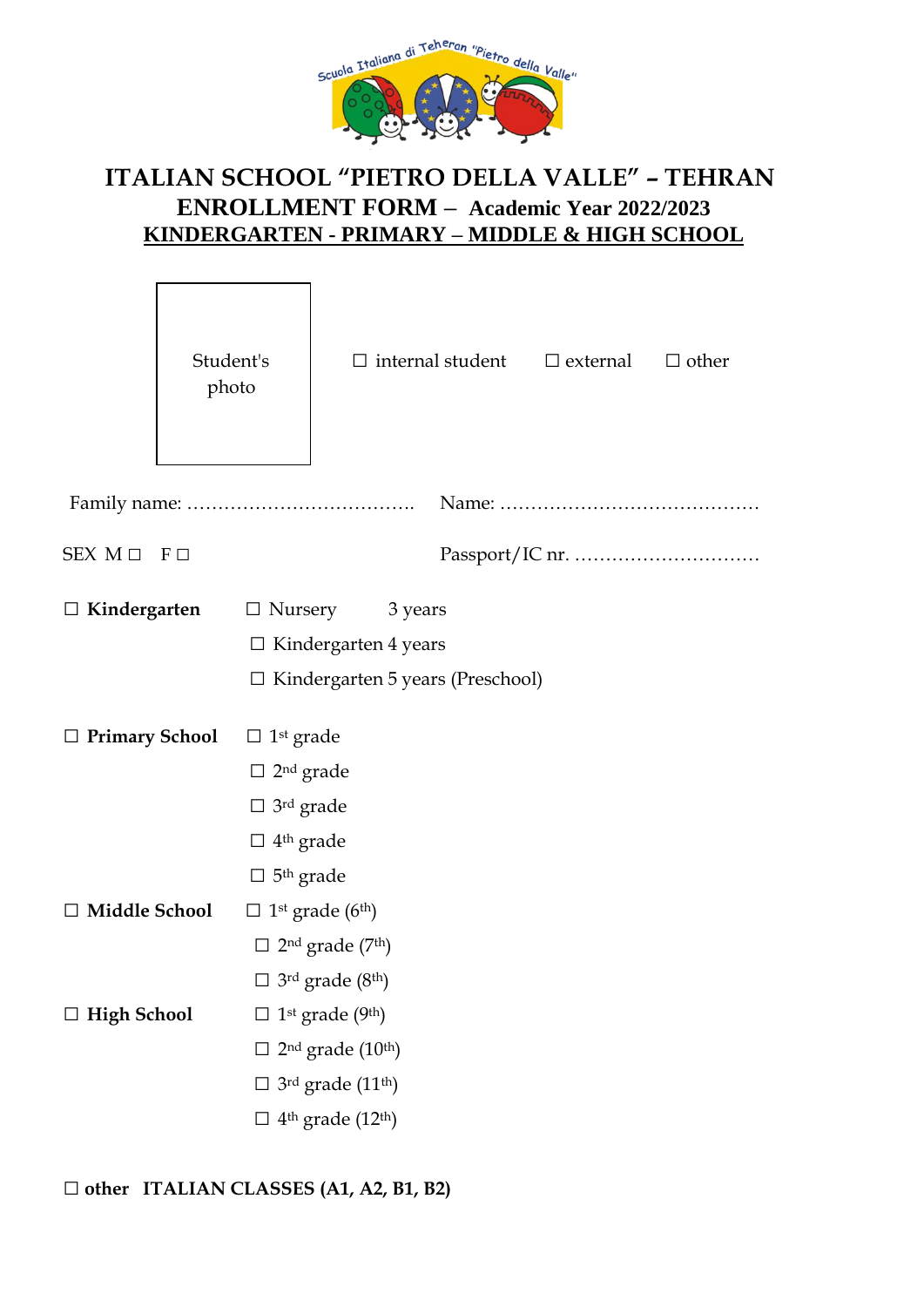| The child has had the mandatory vaccinations |                                                                                                                                                                                                             | $\Box$ Yes $\Box$ No |                 |
|----------------------------------------------|-------------------------------------------------------------------------------------------------------------------------------------------------------------------------------------------------------------|----------------------|-----------------|
|                                              |                                                                                                                                                                                                             |                      |                 |
|                                              |                                                                                                                                                                                                             |                      |                 |
|                                              |                                                                                                                                                                                                             |                      |                 |
|                                              |                                                                                                                                                                                                             |                      |                 |
|                                              |                                                                                                                                                                                                             |                      |                 |
|                                              |                                                                                                                                                                                                             |                      |                 |
|                                              |                                                                                                                                                                                                             |                      |                 |
|                                              |                                                                                                                                                                                                             |                      |                 |
|                                              |                                                                                                                                                                                                             |                      |                 |
|                                              |                                                                                                                                                                                                             |                      |                 |
|                                              |                                                                                                                                                                                                             |                      |                 |
|                                              |                                                                                                                                                                                                             |                      |                 |
|                                              |                                                                                                                                                                                                             |                      |                 |
|                                              |                                                                                                                                                                                                             |                      |                 |
|                                              |                                                                                                                                                                                                             |                      |                 |
|                                              |                                                                                                                                                                                                             |                      |                 |
| Parents' marital status:                     | Married $\Box$                                                                                                                                                                                              | Separated $\square$  | Divorced $\Box$ |
|                                              | If separated or divorced, according to the court order, the student lives with                                                                                                                              |                      |                 |
| Attachments:                                 | $\Box$ Copy of passport / Identity card of the STUDENT<br>$\Box$ Copy of passport / Identity card of the FATHER<br>$\Box$ Copy of passport / Identity card of the MOTHER<br>$\Box$ Copy of Vaccination card |                      |                 |
| accept all responsibility.                   | I, hereby, declare that all the above mentioned information is true. In case of false declaration I                                                                                                         |                      |                 |

Date ………………………………………………..

## **Signature**

Father: ……………………………………………. Mother: ……………………………………………….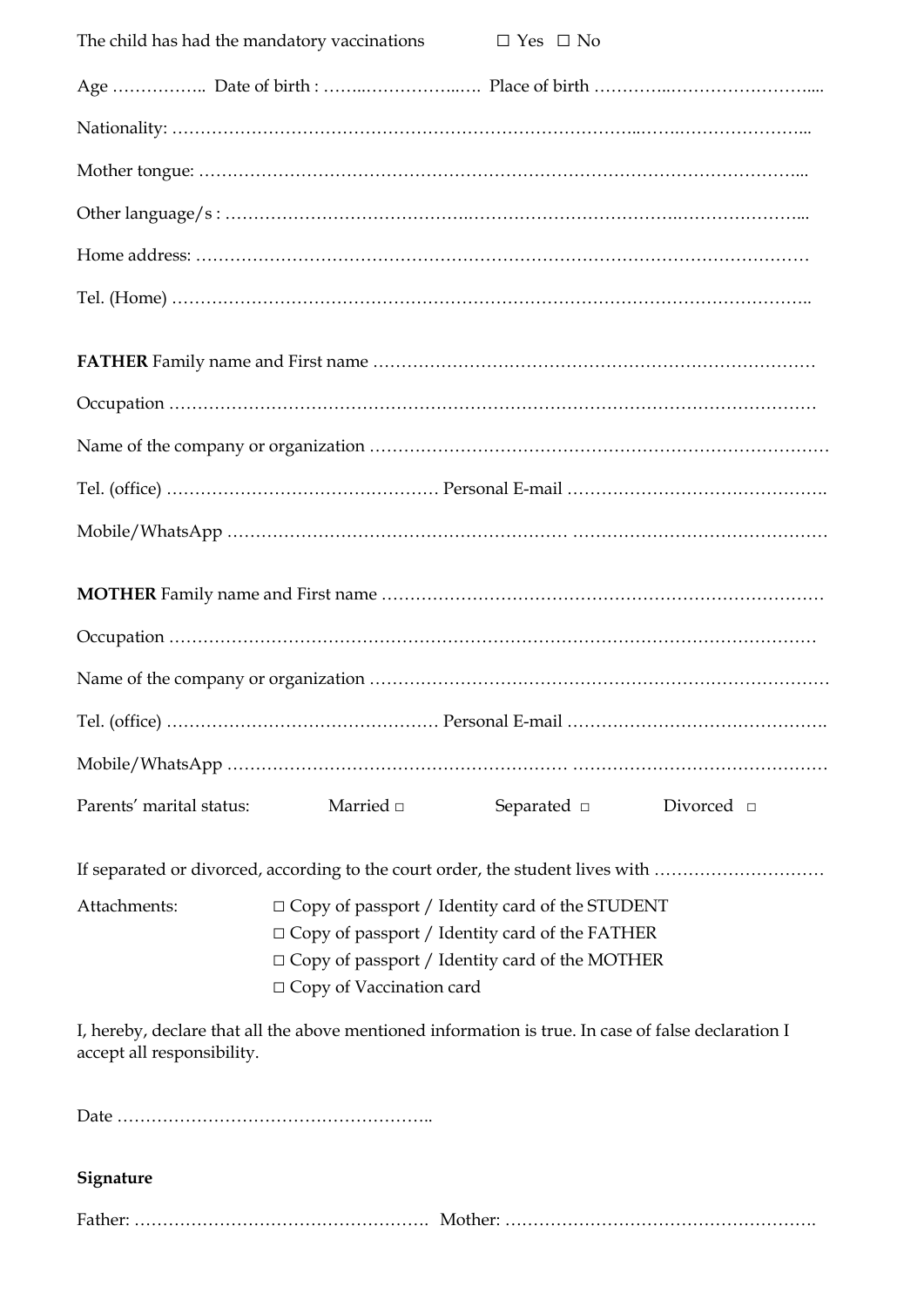## **ITALIAN SCHOOL "PIETRO DELLA VALLE" – TEHRAN 2022/2023 SCHOOL FEES THE FEES ARE IN EURO AND NO OTHER CURRENCY WILL BE ACCEPTED**

| . .                 |                            |                            |                            |  |  |
|---------------------|----------------------------|----------------------------|----------------------------|--|--|
|                     | <b>1st INSTALLMENT</b>     | 2nd INSTALLMENT            | 3rd INSTALLMENT            |  |  |
|                     | Within 21.07.2022 h. 15:00 | Within 15.09.2022 h. 15:00 | Within 15.12.2022 h. 15:00 |  |  |
| <b>KINDERGARTEN</b> | 1280€                      | 965€                       | 965€                       |  |  |
| <b>PRIMARY</b>      | 1575€                      | 1175€                      | 1175€                      |  |  |
| <b>MEDIA</b>        | 1870€                      | 1405€                      | 1405€                      |  |  |
| <b>LICEO</b>        | 2835€                      | 2130€                      | 2130€                      |  |  |

## **INTERNAL STUDENTS (already attending)**

**Please Note: The payment of the full amount by 21.07.2022 entitles you to a 10% discount on the fee.**

## **EXTERNAL STUDENTS (new subscribers)**

**new subscribers must pay the entire fee by 29.09.2022 10% discount if payment is made by 1st September 2022**

|                                                                           | SINGLE PAYMENT by 29.09.2022 h. 15.00 |  |  |
|---------------------------------------------------------------------------|---------------------------------------|--|--|
| $3210 \text{ } \in + 100 \text{ } \in$ (entry fee)<br><b>KINDERGARTEN</b> |                                       |  |  |
| <b>PRIMARY</b>                                                            | 3925 € + 100 € (entry fee)            |  |  |
| <b>MEDIA</b>                                                              | 4680 € + 100 € (entry fee)            |  |  |
| <b>LICEO</b>                                                              | 7095 € + 100 € (entry fee)            |  |  |

## **FOR ALL MEMBERS (INTERNAL AND EXTERNAL)**

**BANKNOTES OF 500 EURO ARE NOT ACCEPTED**

**FAMILY DISCOUNT:** 25% DISCOUNT on the fee of the 2<sup>nd</sup> registered child 30% DISCOUNT on the fee from the 3<sup>rd</sup> child enrolled

**• Please Note: the already discounted fees are not entitled to the additional 10% discount**

**• THE EDUCATIONAL MATERIAL (books, notebooks, diaries), the CANTEEN SERVICE (meals and snacks), the ALL RISK INSURANCE and periodic PCR TESTS for Covid19 are included in the tuition fee. Books are provided only once. In case of loss, the family will need to pay for the second copy.**

- There is no reduction in the fees for absence, withdrawal or dismissal.

- Should tuition fees remain unpaid, the School reserves the right to dismiss the student at any time during the academic year and not to accept the pre-enrolment for the following year.

- The admission of the student is valid for one school year or since the time the student has been enrolled until the end of the school year.

- **In case of late payment of the fee (a maximum delay of 10 days with respect to the dates indicated above is accepted), the School will automatically take action by not letting the student enter the classroom and not participate in the lessons, subsequently the pre-enrollment for the following year will not be accepted if there were still administrative pending issues.**

- The School reserves the right to dismiss the student at any time, who in the sole non-appealable opinion of the School, has an inappropriate behavior toward school community.

- In case of non-promotion to the next class due to failing grades and not due to lack of attendance, a discount of 50% will be applied to the tuition fee of the following year.

- due to lack of coins, if the amount of total fee ends with 1 or 2, the amount will be rounded down to 0. If the amount of the total fee ends with 3 or 4, the amount will be rounded up to 5 Euros.

- **Partial enrollments and part time attendances are not provided for the Kindergarten.**

- **Upon enrollment for Primary, Middle and High School, pupils of Iranian nationality need to present a written authorization issued by the Iranian Ministry of Education.**

We have carefully read the above. We understand that once this application is accepted we will have entered into a contract with the School and we agree to comply with the terms stated above and to fully accept the conditions set out in the present application form. Moreover, I, the undersigned, as parent/guardian of the minor, declare to be aware of my rights pursuant to art. 13 of law no. 675/96 in relation to the treatment of personal data and to authorize Italian School in Teheran "Pietro Della Valle" only to use the data contained in the present application form for institutional purposes of the School. (Law no. 675 of 31<sup>st</sup> December 1996, art. 27).

#### **Signature**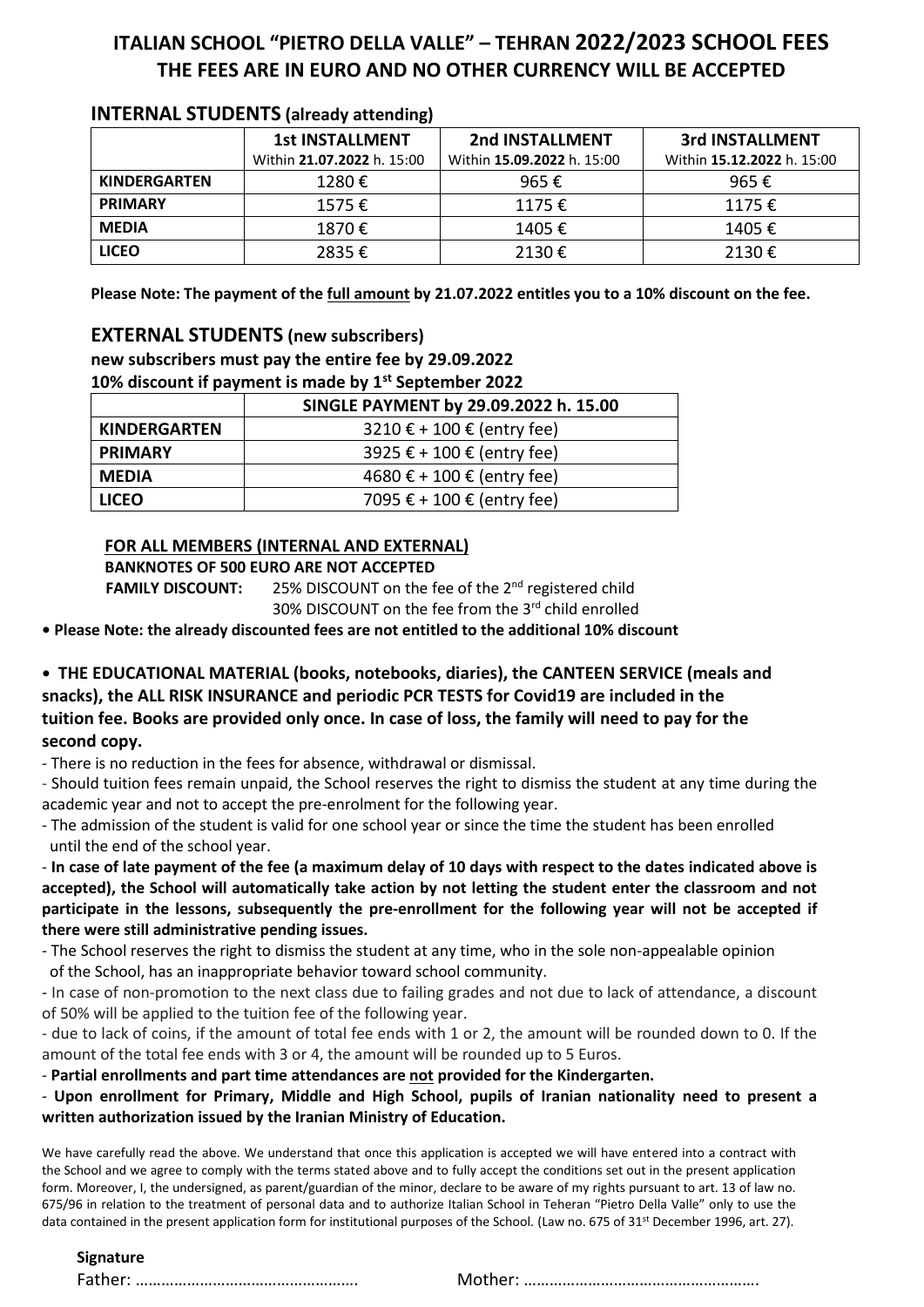# **Module for the exercise of the right to choose whether or not to make use of the teaching of the Catholic religion (PRIMARY, MIDDLE, HIGH SCHOOL)**

## **Student**

| Class                                                           |  |
|-----------------------------------------------------------------|--|
|                                                                 |  |
| The option to make use of the teaching of the Catholic religion |  |
| The option of NOT using the teaching of the Catholic religion   |  |
| Parent's signature:                                             |  |

**Supplementary module for the students who choose not to make use of the teaching of CATHOLIC RELIGION.**

Aware of the fact that the choice at the time of enrollment is effective for the entire relevant school year, instead of teaching the Catholic religion I ask for:

□ Alternative activity with the assistance of teaching staff (assisted study or recovery lessons)

 $\square$  Exit from the school (only if coinciding with the first or last hour of lessons) (\*) for Middle and High School only

(\*) In case of minor students, since their responsibility rests with the parent or guardian, it is necessary that the statement of the student, with regard to leaving the school, be countersigned by the parent or guardian, and that the parent or the person exercising parental authority give precise written indications regarding the way the pupil leaves the school.

**date \_\_\_\_\_\_\_\_\_\_\_\_\_\_\_\_\_**

**Student's signature \_\_\_\_\_\_\_\_\_\_\_\_\_\_\_\_\_\_\_\_\_\_\_\_\_\_\_\_\_\_\_\_\_\_\_\_\_\_\_\_**

**Parent's signature \_\_\_\_\_\_\_\_\_\_\_\_\_\_\_\_\_\_\_\_\_\_\_\_\_\_\_\_\_\_\_\_\_\_\_\_\_\_\_\_\_**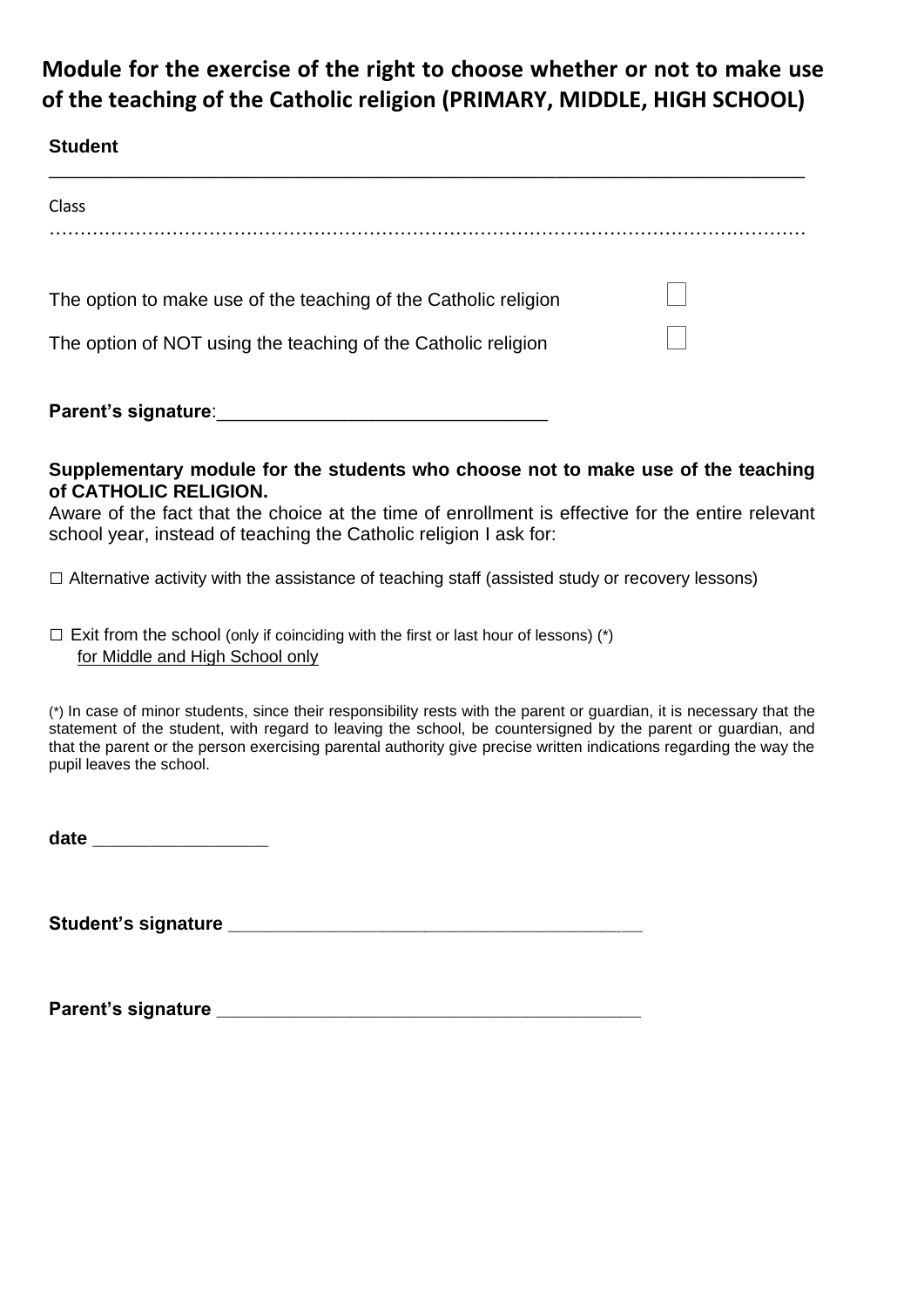## **SCHEDA MEDICA** – *MEDICAL CARD* a.s. 2022/2023

**da compilare obbligatoriamente ai fini dell'iscrizione**  *to be filled out compulsorily for enrollment purposes*

Cognome e Nome dell'alunno / *Family name and name of the student*

| Classe / Class                |                                               |                                                                        |                                                                             |                    |                 |
|-------------------------------|-----------------------------------------------|------------------------------------------------------------------------|-----------------------------------------------------------------------------|--------------------|-----------------|
| Nato/a con<br><b>Born via</b> | $\Box$ parto naturale<br>natural childbirth   |                                                                        | parto cesareo<br>ceasarian section                                          |                    |                 |
|                               |                                               | $\Box$ Figlio unico<br>Only child                                      | $\Box$ con fratelli o sorelle<br>with brothers or sisters                   |                    |                 |
| Allergie:<br>Allergies        | alimentari<br>food                            | medicinali<br>medicinals                                               | piante, pollini<br>plants and pollens                                       | animali<br>animals | nessuna<br>none |
| Indicare quali<br>indicate    |                                               |                                                                        |                                                                             |                    |                 |
|                               |                                               |                                                                        | Terapie in corso o medicinali assunti / Current therapies or medicine taken |                    |                 |
|                               | Precedenti malattie Pre-existing disease      |                                                                        |                                                                             |                    |                 |
|                               |                                               | Interventi chirurgici subiti/ Undergore surgeries                      |                                                                             |                    |                 |
|                               | Ricoveri in ospedale / Hospitalization record |                                                                        |                                                                             |                    |                 |
|                               |                                               | (Eventualmente indicare in quale ospedale) / (indicate which hospital) |                                                                             |                    |                 |
| Data<br>Date                  |                                               | Father's signature                                                     | Firma del Padre                                                             |                    |                 |
|                               |                                               | Mother's signature                                                     | Firma della Madre                                                           |                    |                 |